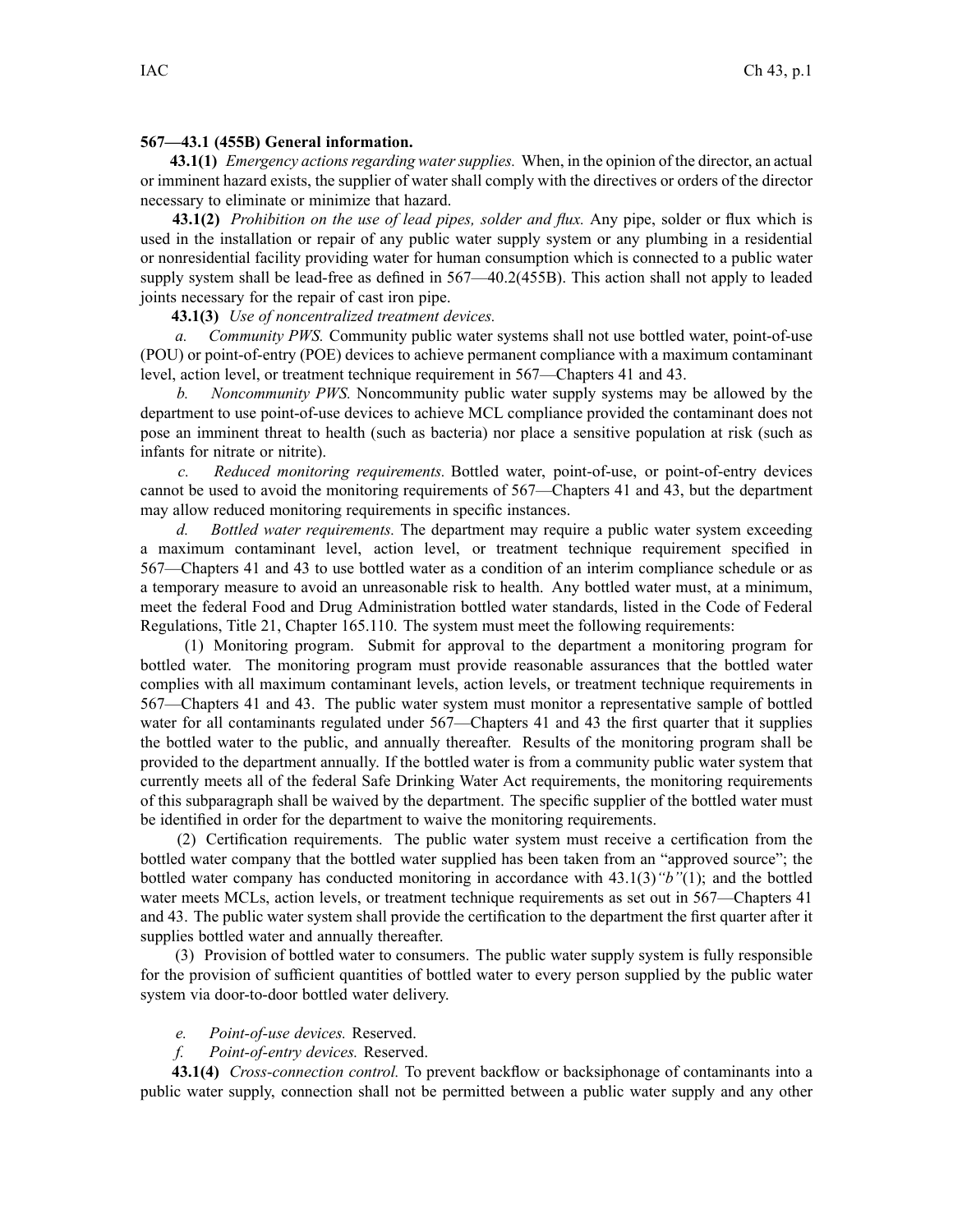system which does not meet the monitoring and drinking water standards required by this chapter excep<sup>t</sup> as provided below in *"a"* or *"b."*

*a. Piping and plumbing systems.* Piping systems or plumbing equipment carrying nonpotable water, contaminated water, stagnant water, liquids, mixtures or waste mixtures shall not be connected to a public water supply unless properly equipped with an antisiphon device or backflow preventer acceptable to the department.

*b. Bulk water loading stations.* Positive separation shall be provided through the use of an air gap separation or <sup>a</sup> backflow preventer, which is acceptable to the department, at all loading stations for bulk transport tanks.

(1) Minimum air gap. The minimum required air gap shall be twice the diameter of the discharge pipe.

(2) Backflow preventer criteria. An approved backflow preventer for this application shall be <sup>a</sup> reduced pressure backflow preventer or an antisiphon device which complies with the standards of the American Water Works Association and has been approved by the Foundation for Cross-Connection Control and Hydraulic Research, University of Southern California.

When, in the opinion of the department, evidence clearly indicates the source of contamination within the system is the result of <sup>a</sup> cross-connection, the department may require <sup>a</sup> public water supply to conduct public notification, identify and eliminate the connection, and implement <sup>a</sup> systemwide cross-connection program.

**43.1(5)** *Requirement for certified operator.* The department maintains <sup>a</sup> list of operators who are certified in accordance with 567—Chapter 81. The list includes the operator's name, certification classification (Water Treatment, Water Distribution, or Grade A Water System), and grade (A, I, II, III, or IV), and is periodically updated during the year.

*a. CWS and NTNC systems.* All community and nontransient noncommunity public watersupply systems must have <sup>a</sup> certified operator in direct responsible charge of the treatment and distribution systems, in accordance with 567—Chapters 40 through 44 and 81.

*b. TNC systems.* Any transient noncommunity public water supply system which is owned by the state or federal government, such as <sup>a</sup> state park, state hospital, or interstate rest stop, or is using <sup>a</sup> groundwater under the direct influence of surface water or surface water source, must have <sup>a</sup> certified operator in direct responsible charge of the treatment and distribution systems, in accordance with 567—Chapters 40 through 44 and 81. Any TNC which uses chlorine dioxide as <sup>a</sup> disinfectant or oxidant must have <sup>a</sup> certified operator in direct responsible charge of the system, pursuan<sup>t</sup> to 567—Chapter 81. The department may require any TNC to have <sup>a</sup> certified operator in direct responsible charge.

**43.1(6)** *Return water in public water supply systems.* Steam condensate, cooling water from engine jackets, water used in conjunction with heat exchange devices, or treated wastewatershall not be returned to the public water supply system.

**43.1(7)** *Sanitary surveys.* Each public water supply system must have <sup>a</sup> periodic sanitary survey, conducted by the department or its designee, which is <sup>a</sup> records review and on-site inspection of the system. The inspection evaluates the system's ability to produce and distribute safe drinking water and identifies improvements necessary to maintain or improve drinking water quality. The sanitary survey includes review and inspection of the following areas: water source; facilities (treatment, storage, distribution system); equipment; operation and management; maintenance; self-monitoring requirements; properly certified operators; and records. A repor<sup>t</sup> of the sanitary survey is issued by the department, and may include both enforceable required actions for remedying significant deficiencies and nonenforceable recommended actions. The frequency of the sanitary survey inspection must be at least once every five years for noncommunity systems, once every five years for community systems using groundwater, and once every three years for community systems using surface water or influenced groundwater sources. Systems must respond in writing to significant deficiencies outlined in the sanitary survey repor<sup>t</sup> within the time period specified in the report, indicating how and on what schedule the system will address significant deficiencies noted in the survey. At <sup>a</sup> maximum, the written